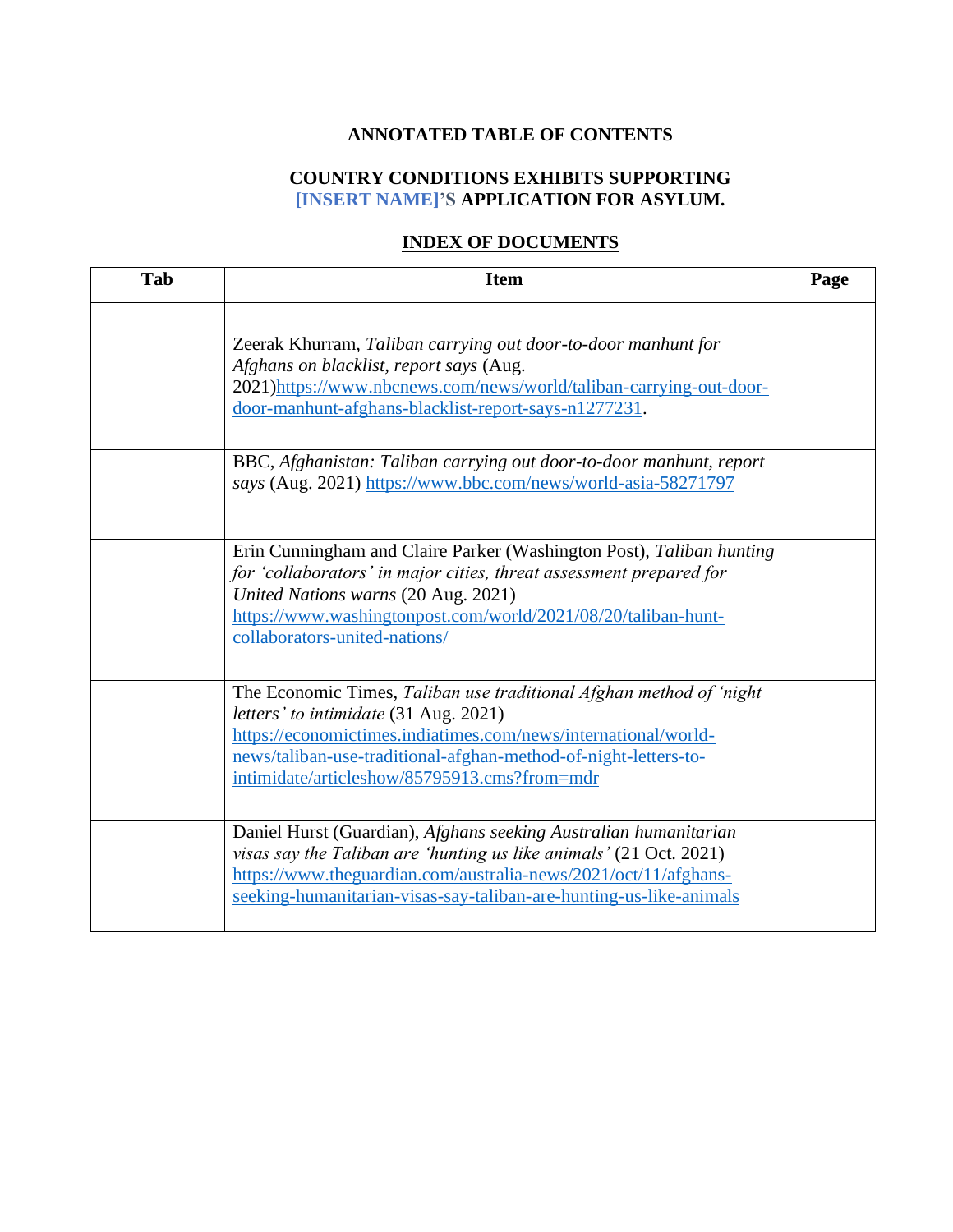| The Danish Ministry of Immigration and Integration, <i>Afghanistan</i> : |  |
|--------------------------------------------------------------------------|--|
| Recent developments in the security situation, impact on civilian and    |  |
| targeted individuals (Sep. 2021)                                         |  |
| https://www.ecoi.net/en/file/local/2060188/Afghanistan_Targetedindiv     |  |
| FINAL.pdf                                                                |  |
|                                                                          |  |
|                                                                          |  |
|                                                                          |  |
|                                                                          |  |
|                                                                          |  |
|                                                                          |  |

| Tab | <b>Summary of Sources</b>                                                                                                                                                                                                                                                                                                                                                                                                                                                                                                                                                                                                                                                                                                                                                                                                                                                                                                                                                                                                                                                                                                                                                                            | Page |
|-----|------------------------------------------------------------------------------------------------------------------------------------------------------------------------------------------------------------------------------------------------------------------------------------------------------------------------------------------------------------------------------------------------------------------------------------------------------------------------------------------------------------------------------------------------------------------------------------------------------------------------------------------------------------------------------------------------------------------------------------------------------------------------------------------------------------------------------------------------------------------------------------------------------------------------------------------------------------------------------------------------------------------------------------------------------------------------------------------------------------------------------------------------------------------------------------------------------|------|
|     | Zeerak Khurram, Taliban carrying out door-to-door manhunt for<br>Afghans on blacklist, report says (Aug. 2021) at<br>https://www.nbcnews.com/news/world/taliban-carrying-out-door-door-<br>manhunt-afghans-blacklist-report-says-n1277231<br>"The Taliban are going door-to-door and screening names at<br>Kabul checkpoints as they hunt for people who worked with<br><b>U.S.-led forces</b> or the previous Afghan government, according<br>to an intelligence report submitted to the United Nations."<br>"The report also said that the Taliban are rounding up Afghans"<br>on a blacklist of people in major cities like Kabul, Jalalabad and<br>Herat. 'Taliban are intensifying the hunt-down of all<br>individuals and collaborators with the former regime, and if<br>unsuccessful, target and arrest the families and punish them<br>according to their own interpretation of Sharia law,' said the<br>report, dated Wednesday. 'Particularly at risk are individuals in<br>central positions in military, police and investigative units.'<br>Afghans who helped U.S. and NATO troops during the two<br>decades of their deployment in the country are also being<br>targeted, it said." |      |
|     | BBC, Afghanistan: Taliban carrying out door-to-door manhunt, report<br>says (Aug. 2021) https://www.bbc.com/news/world-asia-58271797<br>"The Taliban have stepped up their search for people who<br>worked for Nato forces or the previous Afghan government, a<br>report has warned. It said the militants have been going door-to-<br>door to find targets and threaten their family members."                                                                                                                                                                                                                                                                                                                                                                                                                                                                                                                                                                                                                                                                                                                                                                                                     |      |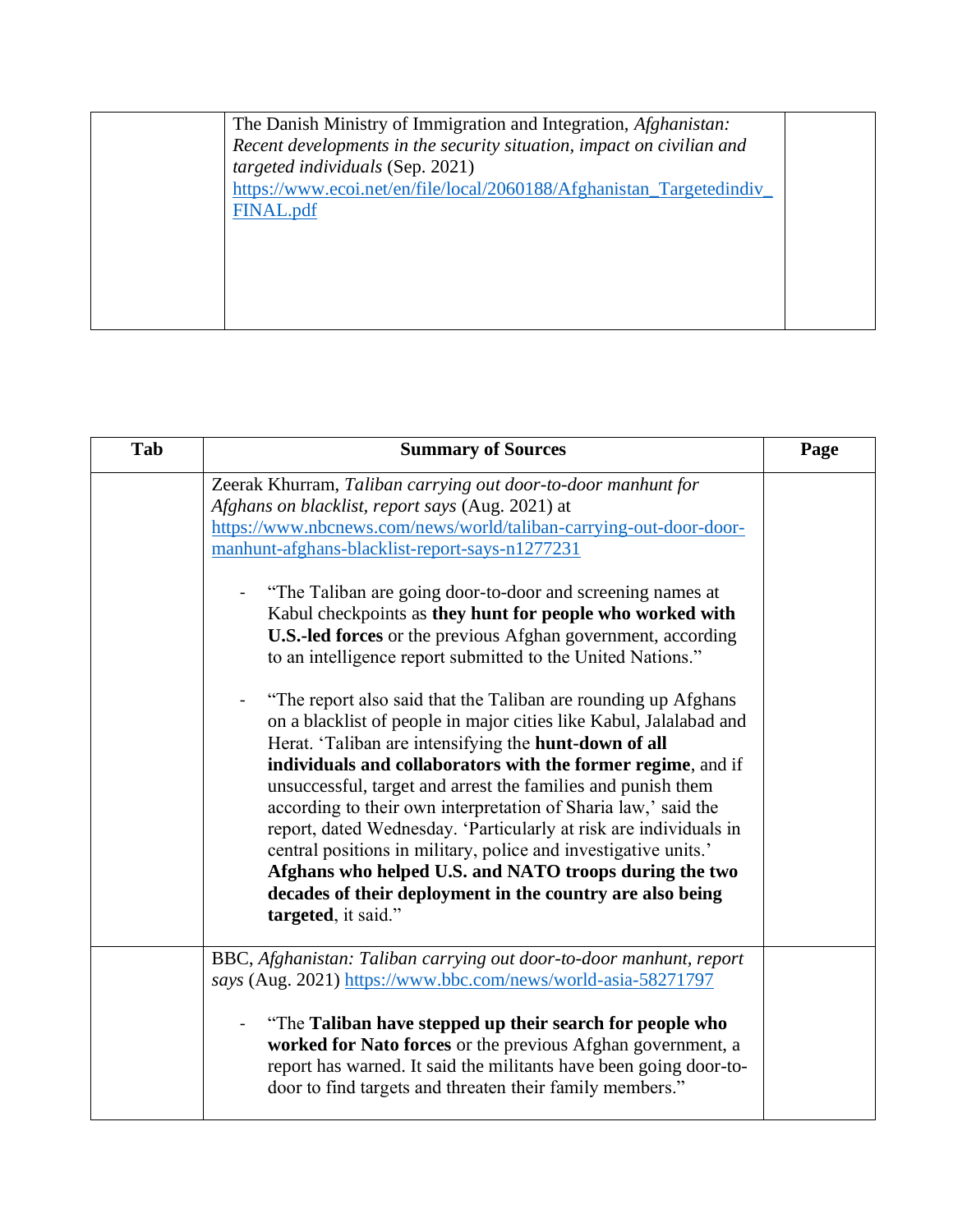| "It is in writing that, unless they give themselves in, the Taliban<br>will arrest and prosecute, interrogate and punish family members<br>on behalf of those individuals.' [The head of the Norwegian<br>Center for Global Analyses, which provides intelligence to the<br>UN] warned that anyone on the Taliban's blacklist was in severe<br>danger, and that there could be mass executions."                                                                                                                                                                                                                                                                                                                                                                                                                                                                                                                                                                                                                                                                                                                                                                                                                                                                                                                                                                                             |  |
|----------------------------------------------------------------------------------------------------------------------------------------------------------------------------------------------------------------------------------------------------------------------------------------------------------------------------------------------------------------------------------------------------------------------------------------------------------------------------------------------------------------------------------------------------------------------------------------------------------------------------------------------------------------------------------------------------------------------------------------------------------------------------------------------------------------------------------------------------------------------------------------------------------------------------------------------------------------------------------------------------------------------------------------------------------------------------------------------------------------------------------------------------------------------------------------------------------------------------------------------------------------------------------------------------------------------------------------------------------------------------------------------|--|
| Erin Cunningham and Claire Parker (Washington Post), Taliban hunting<br>for 'collaborators' in major cities, threat assessment prepared for<br>United Nations warns (20 Aug. 2021)<br>https://www.washingtonpost.com/world/2021/08/20/taliban-hunt-<br>collaborators-united-nations/                                                                                                                                                                                                                                                                                                                                                                                                                                                                                                                                                                                                                                                                                                                                                                                                                                                                                                                                                                                                                                                                                                         |  |
| The Taliban has stepped up its hunt for former Afghan security<br>officials and people who may have worked with U.S. or<br>NATO forces, according to a confidential threat assessment<br>prepared for the United Nations and seen by The Washington<br>Post.<br>The militants are going house to house, setting up<br>$\circ$<br>checkpoints and threatening to arrest or kill relatives of<br>"collaborators" in major cities, the Wednesday<br>assessment said.<br>The document, produced by the Norwegian Center for<br>$\circ$<br>Global Analyses, a U.N.-linked intelligence support<br>center, describes an empowered Taliban eager to seek out<br>and interrogate or punish those affiliated with the U.S.-<br>backed government.<br>At particular risk are people who were in central<br>$\circ$<br>positions in military, police and investigative units,<br>according to the analysis, despite a Taliban pledge this<br>week to grant amnesty to former officials.<br>It also warned of a "worst case" scenario in which the militants<br>close down Kabul and other cities to conduct mass arrests and<br>public executions.<br>"But reaching the airport — and getting on planes once people<br>are there — has proved difficult in recent days, as Taliban<br>fighters have set up checkpoints on access routes and attacked or<br>harassed Afghans on the way to the airport." |  |
| The Economic Times, Taliban use traditional Afghan method of 'night'<br>letter' to intimidate (31 Aug. 2021)<br>https://economictimes.indiatimes.com/news/international/world-<br>news/taliban-use-traditional-afghan-method-of-night-letters-to-<br>intimidate/articleshow/85795913.cms?from=mdr                                                                                                                                                                                                                                                                                                                                                                                                                                                                                                                                                                                                                                                                                                                                                                                                                                                                                                                                                                                                                                                                                            |  |